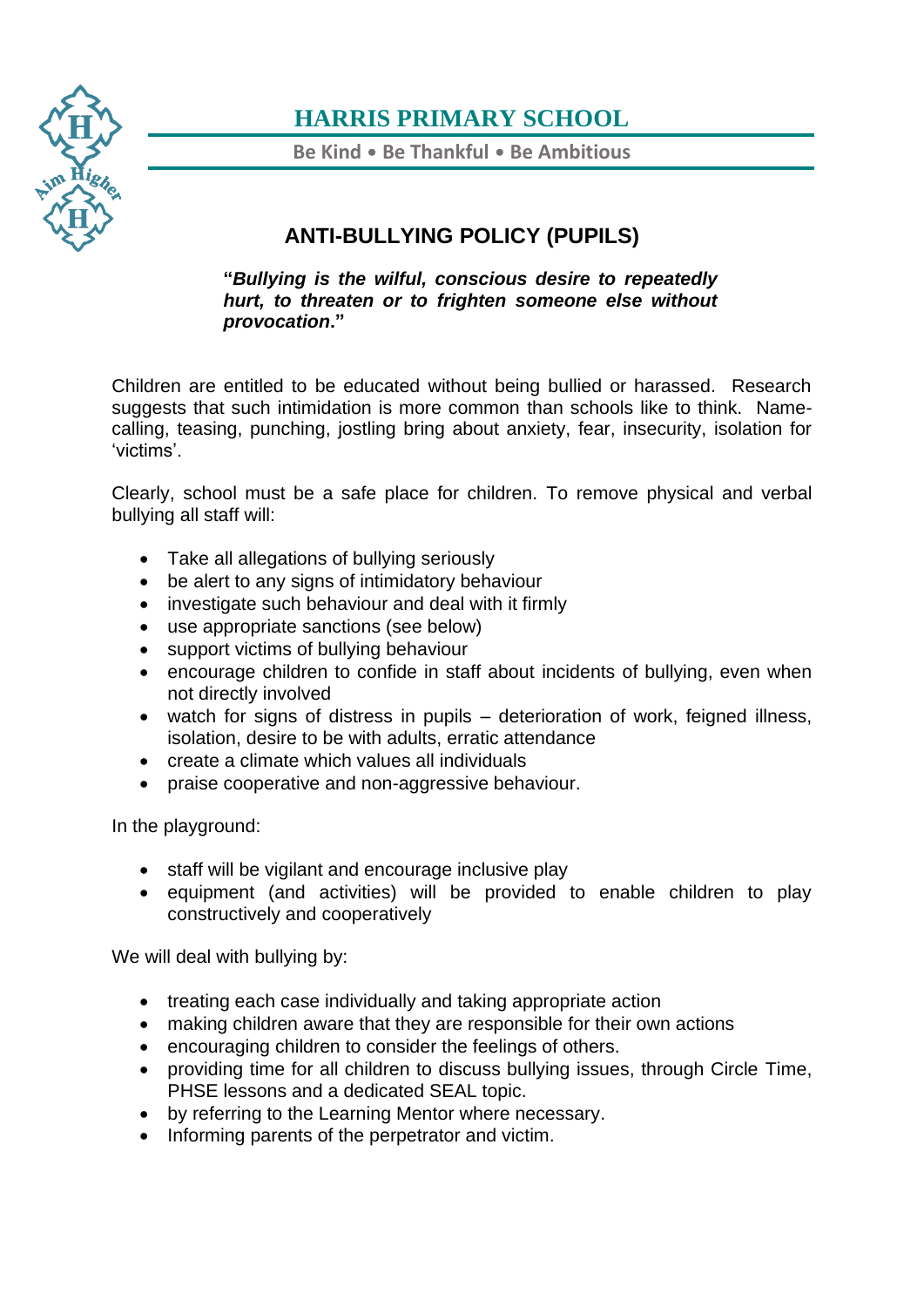

# **HARRIS PRIMARY SCHOOL**

#### **Be Kind** • **Be Thankful** • **Be Ambitious**

- Class teachers will provide opportunities for pupils to bring up problems in the playground through regular day-to-day discussion or through the "post-it" system.
- Pupils' views about bullying will be sought during pupil questionnaires and through the School Council on a regular basis. Their views will form part of the school's self evaluation procedures and action will be taken through the School Development Plan if necessary.
- Parents' views about bullying will be sought through regular parental questionnaires. Their views will form part of the school's self evaluation procedures and action will be taken through the School Development Plan if necessary.

Sanctions will include:

- reprimand and reminder of appropriate behaviour
- internal exclusion at playtimes

In the case of recurrent and/or serious bullying, sanctions will be invoked as laid down in the school's Behaviour Management Policy.

Incidents should always be reported to the Headteacher who will record both the incident and the sanction applied.